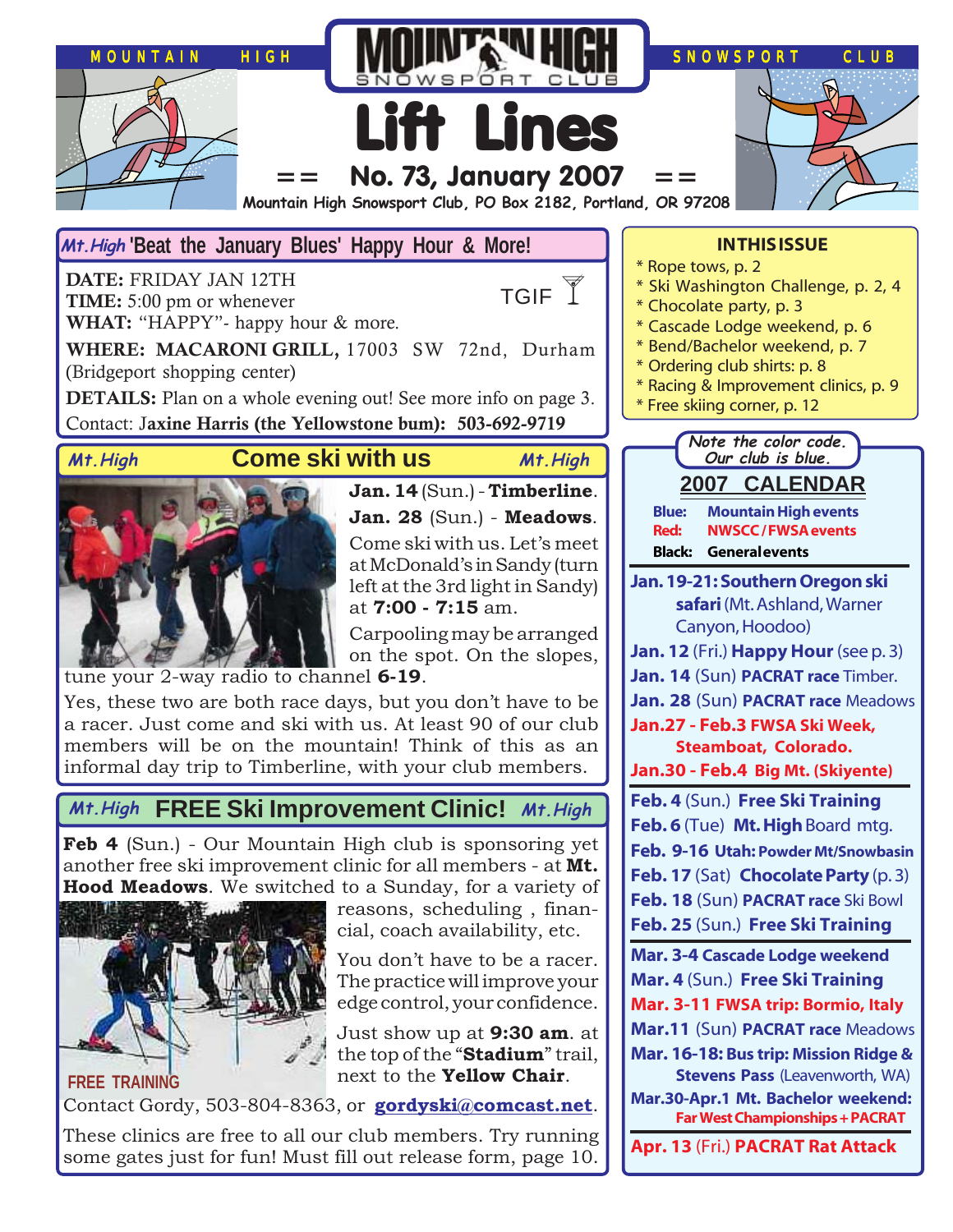MOUNTAIN HIGH *Recent Events you may have missed* SNOWSPORT CLUB

*page 2 Lift Lines 73, January 2007*

#### **Ski Washington Challenge**



With about 100 ski areas within a day's drive from Portland, if you visit only one per year, it would take you 100 years to visit them all. You will never see them all that way!

But, you can drive and visit 2 of them each weekend. Start with your own State. Or a neighboring State.

**David Schor** has already completed the goal of skiing at least 10 of Washington's ski areas. Read David's blog at: **<http://skiwashington.blogspot.com>**.

People asked him how he can afford to take so much time off of work. "I did it on weekends only," said David. Not onl;y that, but with the exception of one or two places where he was able to stay at a friend's place, he mostly slept in his car. Now that's real passion!

David was so quick at it that he completed the Challenge even before the calendar Winter officially started.

Meanwhile **Bob Voss** already visited 3 Washington ski areas, **Mt. Baker**, **49º North** and **Mt. Spokane**. He did this with Emilio, on the way to and from Canada.

Emilio later went on to visit some of **Hurricane Ridge**, and **Leavenworth Ski Hill**, where the main mode of uphill transportation are rope tows. Yes, folks, that gives you a taste of the "good old days". That's how alpine skiing started. Even Mammoth Mountain started as nothing more than one or two rope tows.

See more about Washington ski areas at: **[www.mthigh.org/Articles/Ski-Washington-Chal](http://www.mthigh.org/Articles/Ski-Washington-Challenge-diary.pdf)[lenge-diary.pdf](http://www.mthigh.org/Articles/Ski-Washington-Challenge-diary.pdf)**



#### **Rope Tows - by Emilio Trampuz**



If you spend a day at the Leavenworth Ski Hill, which has nothing but rope tows, you will definitely need a glove protector, such as the one on this photo. A set costs about \$7 and slips over your

regular gloves. Even then, it's no picnic. It takes strength to hang on to the relatively slick rope. On a beginner slope, it's relatively easy, but when the rope tow serves steeper terrain, it's a real challenge to hang on.



There is a definite techique to it. Some suggest that you crouch down low and press the rope tight against your body, so it's not all in your hands.

**Terry White** says the best technique is to put one arm around the back of your body (serving as sort of T-bar) while you grip the rope behind you with that hand. The other hand, of course, grips the rope in the front:



After experiencing the "joys" of a rope tow, I don't want to hear any complaints about T-bars. They are a luxury by comparison to the ropes!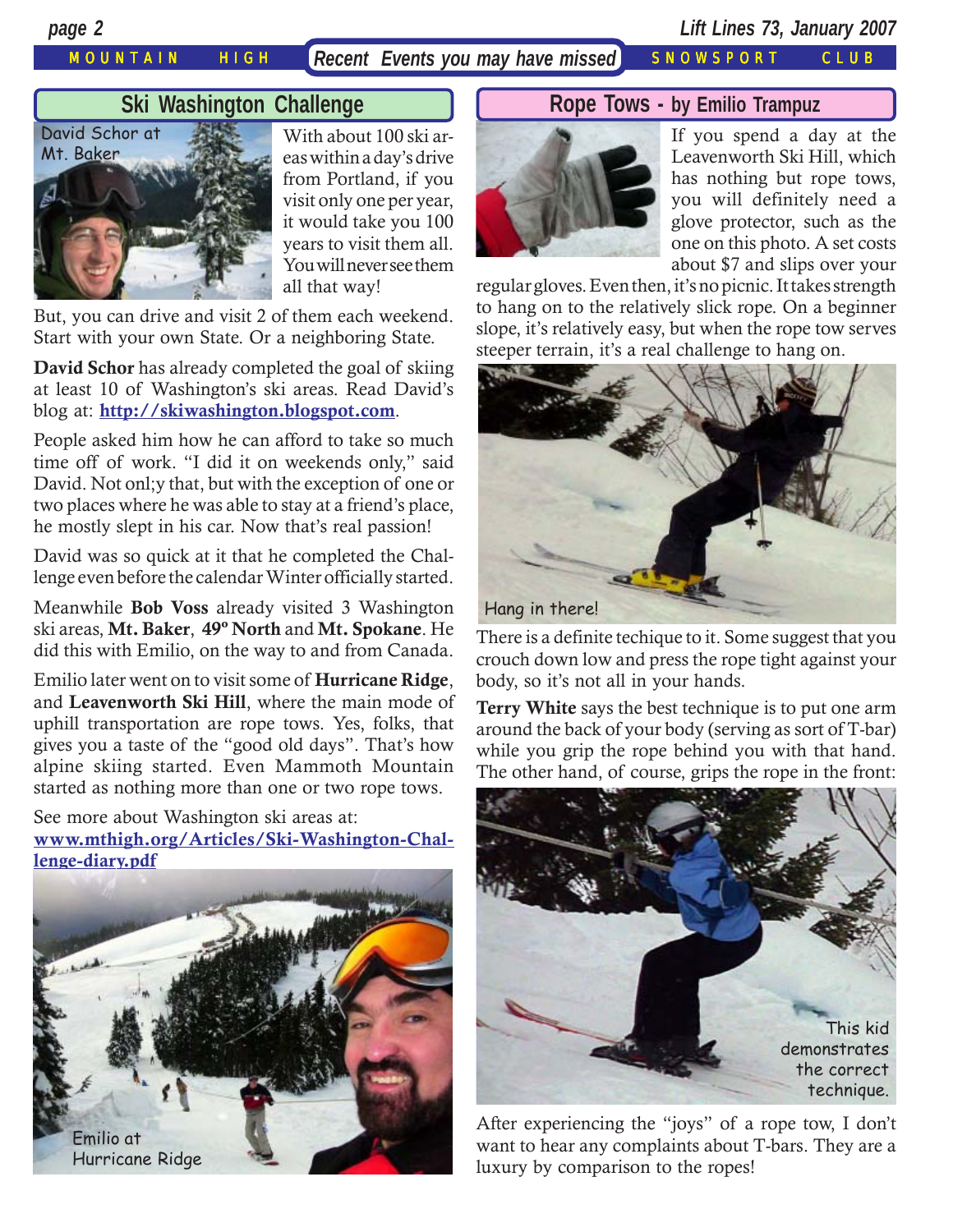#### *Lift Lines 73, January 2007 page 3*

MOUNTAIN HIGH

## **Upcoming Events** SNOWSPORT CLUB

## **Mt. High Chocolate Party**

**DATE:** FRIDAY JAN 12TH **TIME:** 5:00 pm or whenever

**WHAT:** Holiday letdown! Long dark January days! "BEAT THE BLUES" and end the week with your favorite Mt. High moose pack, and have a "HAPPY"- happy hour & more.



**WHERE: MACARONI GRILL,** 17003 SW 72ND Tualatin/Tigard (Bridgeport shopping center)

**'Beat the January Blues' Happy Hour & More! Mt.High**

**DETAILS:** Plan on a whole evening out! The grill has great food. Everything on the happy hour menu is \$3.95. Happy hour is 3-6 pm.

#### **After Happy Hour Options**:

**1) A movie at the Bridgeport cinemas -** within walking distance .

**2) Drive to Tualatin**- only 7 min away & sample one of the following:

**a) Haydens on the lake:** Live music, cozy lounge, excellent food.

**b) Parallel 45 Wine Bar:** For wine lovers, a quaint, cozy atmosphere; serves food, some beer and wine flights. Located by Haydens on the lake. At times music too.

**c) Bushwackers - Dancing:** Put on your cowboy boots and mosey on over to country - western dancing at its best. What a blast this would be. How long has it been since you've done a "boot scoot'en boogie"? Bushwackers is located behind Fred Meyers in Tualatin, 5 min from Haydens and Parallel 45.

There'ss something for everyone here. Let the good times roll! Contact: J**axine Harris (the Yellowstone bum): 503-692-9719**





**TIME:** 6:30 PM **WHERE**:



Steve Royce & Edie Martinelli 10905 SW 83rd, Tigard, OR.

**WHAT:** Once again our hosts Steve and Edie invite the Mt. High moose brigade to join them for an evening of hors d'oeuvres, and chocolate, chocolate, and more chocolate!!

Bring your most creative culinary concoction and enter the infamous chocolate dessert contest. Whatever your pleasure: cookies, cake, candy, pie, mousse, chocolate drinks - the sky is the limit.

Prizes will be awarded for the most creative, most chocolat-y, and the most decadent overall.

Chocolate is for lovers, sooooo

**Happy belated valentines day!!**

A party not to miss.

**RSVP** Steve & Edie HM: 503 -620-9559

**Chocolate Party at Steve and Edie's, Saturday, Feb 17, at 6:30 pm.**

#### **From I-5 (going south, out of town):** - take the Pacific Hwy exit and follow

- it for abt. half a mile.
- before the I-217 junction, turn right onto 78th Avenue.
- left on Pfaffle St.
- right on 83rd Avenue.

#### **From I-217:**

- take the Pacific Hwy exit going north, toward Barbur Blvd.
- turn left on 78 th Avenue.
- left on Pfaffle St.
- right on 83rd Avenue.

#### **Steve Royce & Edie Martinelli**

10905 SW 83rd Tigard, OR 97223 503-620-9559 Email: **[Royce@up.edu](mailto:Royce@up.edu)**

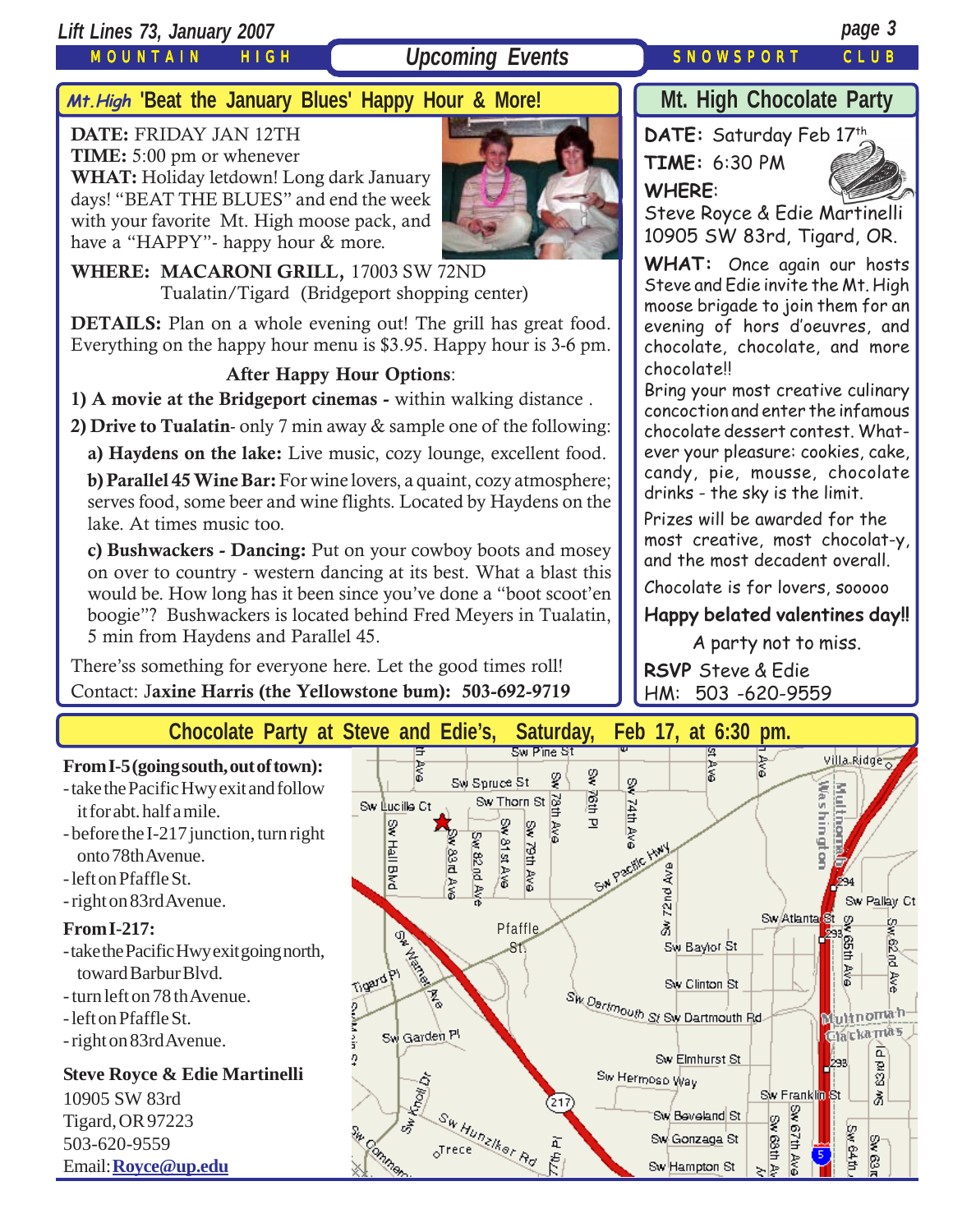### MOUNTAIN HIGH *Trips* SNOWSPORT CLUB

## **Ski Oregon / Washington Challenge**

**[Winter 2006/2007.](http://beavercreek.snow.com/winterhome.asp) NWSCC**

The NWSCC, in coopearation with the local ski industry is expanding its ski challenge to the State of Washington.

Washington has **14** ski areas. To meet the Challenge, you will need to ski/ride at least **10** of these in a single winter season. Extra credit will be given for the 4 optional ski areas: Hurricane Ridge, Leavenworth, North Cascade Heli-Skiing and Cascade Powder Cats.

It helps that the Mt. High club has a trip to 2 of these ski areas: Mission Ridge and Stevens Pass. Also, we'll hit a few on the way to Canada.

The **Ski Oregon Challenge** will continue too! Ski 9 of 11 Oregon areas.

These two are separate challenges. You don't need to do both.

More info on our web site, and the **[NWskiers.com](http://www.nwskiers.org/)** web site. Contact **Steve Coxen**, 503-679-9022, email: **[sacoxen@aol.com](mailto:sacoxen@aol.com)**.

#### **Sunny Southern Oregon ski safari Mt.High**

#### **Jan. 19 - 21, 2007.**

Backup date (if no snow):  **Feb. 23-25**

This is a real cliffhanger! We already had to postpone this trip once, because Warner Canyon was not yet open in the



 $\bigoplus$  $\bigoplus$  $\bigoplus$ 

first wek of January. It looks like we may have to postpone it again, to February 19-21. But, it will be a fun 3-day weekend:

**Thursday evening**, after work, drive to Ashland (Oregon).<br>Friday: Ski Mt. Ashland, then drive to Lakeview. Friday: Ski Mt. Ashland, then drive to Lakeview.<br>**Saturday:** Ski Warner Canvon, then drive to Eugene Ski **Warner Canyon**, then drive to Eugene. **Sunday:** Ski **Hoodoo**, then drive home.

We'll play it by ear. It's totally informal; not an official "trip", but a simple road trip, either carpooling or caravaning down there. So far, about a dozen people are interested in doing this.

If you are interested, please contact **[Emilio](mailto:Emilio2000@earthlink.net)**, **[info@mthigh.org](mailto:info@mthigh.org)** 503-378-0171. We need to start planning how we will carpool.



## $\Rightarrow$  **FWSA** FWSA 2007 Ski Week  $\rightarrow$

## **Steamboat Colorado**

**Jan. 27-Feb. 3** The biggest trip of

the year, with clubs

from all far Western States participating. The 36 spots reserved for Northwest skiers are full. There is a waiting list. For each additional condo, we need a foursome.

Price: \$850 plus \$365 for airfare. Price includes 7 nights lodging (dbl occ.), 5 days' lift tickets, Welcome party, Mountain Picnic, 3 races, Farewell Party, and much, much more. Third deposit due now. If you haven't sent any yet, a total of \$700 is due. **This trip is now FULL.**

See details on our web site and in previous issues of Lift Lines..

**Contact: Rod Robinson,** 1- 541-344-7170, **[rdrobinson@aol.com](mailto:rdrobinson@aol.com)**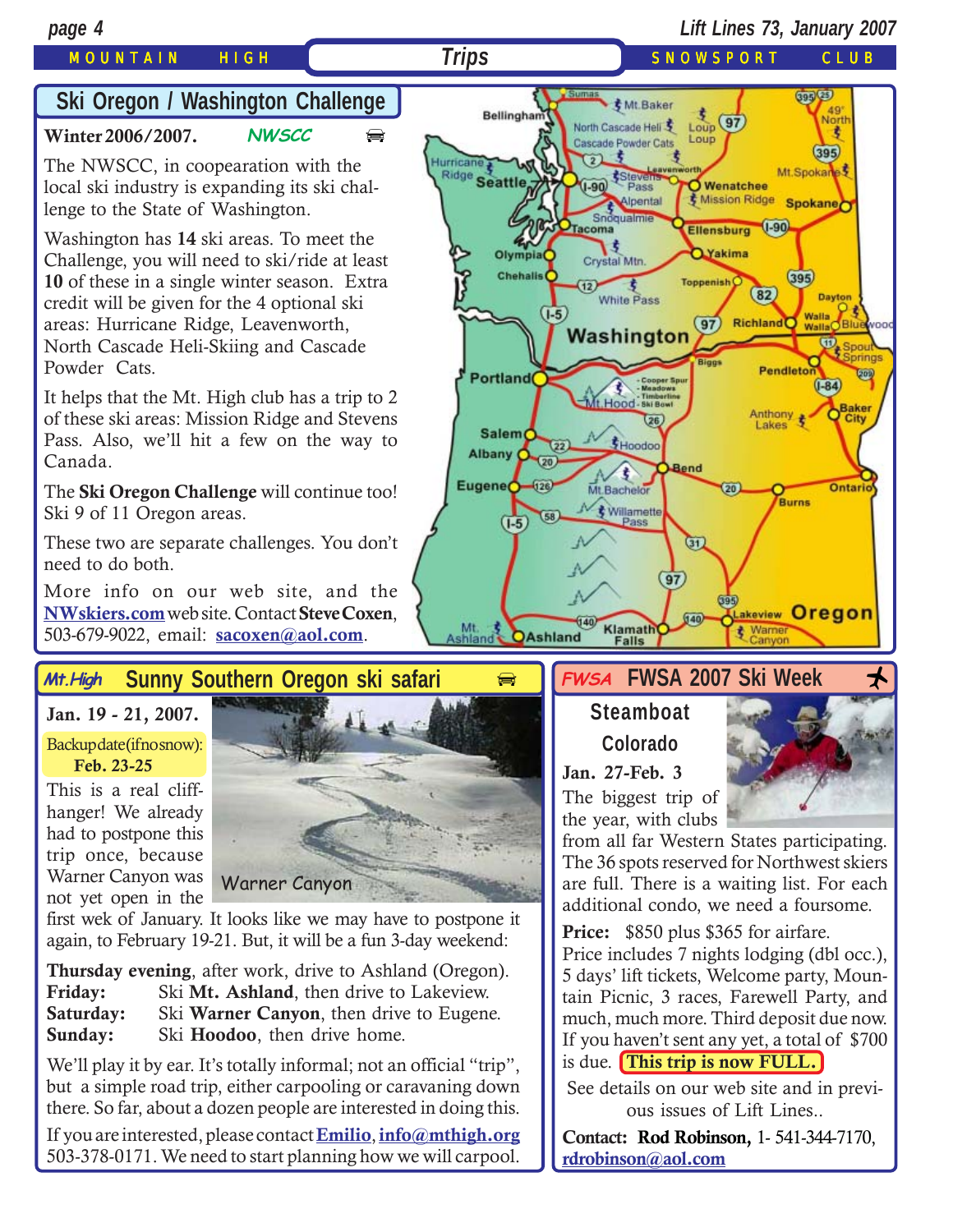*Lift Lines 73, January 2007 page 5*

MOUNTAIN HIGH

### Mt.High **Utah: Powder Mt. & Snowbasin**



#### **4-DAY TRIP: Feb. 9-13** (Fri. - Tue.) **7-DAY TRIP: Feb. 9-16** (Fri. - Fri.)

Two simultaneous trips, 4 or 7 days. Both groups will ski together the first 4 days. We'll leave Portland together, on a Southwest flight at 6:40 pm.

We'll ski all 4 days (or all 7 days) and return home on Tuesday night (after skiing), or Friday night,6:20 pm.

We'll stay in Eden, just 15 mins. from

There is a spot for one more person on the 4-

**Powder Mt.**, 20 mins. from **Snowbasin** and 10 mins from **Wolf Mountain** (night skiing!). About 80 minutes away are Park City, Deer Valley, and The Canyons.Some of us will ski at **Sundance** (the Robert Redforsd ski area) on day 4.

#### The **4- day trip costs \$520, and includes:**

- \* 4 nights in Red Moose Lodge (hotel rooms)
- \* Continental breakfast buffet
- \* 1 lift ticket to Powder Mt. + 1 to Snowbasin day trip.
- \* Renting an SUV for each 4 people

#### The **7-day trip costs: \$750, and includes:**

- \* 7 nights in Moose Hollow Condos (2 bd/2ba; **must** have 4 people per condo)
- \* No breakfast, but there is a breakfast restaurant + a supermarket
- \* 2 lift tickets to Powder Mt. + 2 to Snowbasin
- \* Renting an SUV for each 4 people (for the whole week)

**Buy your own airline tickets.** Southwest has great internet fares, \$176 RT.

#### 4-DAY TRIP:

 Feb. 9 (Fri.): Depart PDX on flight 1985, at 6:50 pm. Arrive SLC at 9:35 pm. Feb 13 (Tue): Depart SLC on flight 499, at 6:25 pm. Arrive PDX at 7:25 pm.

#### 7-DAY TRIP:

 Feb. 9 (Fri.): Depart PDX on flight 1985, at 6:50 pm. Arrive SLC at 9:35 pm. Feb 16 (Fri): Depart SLC on flight 499, at 6:25 pm. Arrive PDX at 7:25 pm.

Only 2 (or only 4) lift tickets are included in the price of the trip, to give everyone more flexibility in deciding where to ski the remaining days. Additional lift tickets for Powder Mt. or Snowbasin can be purchased for \$48.

If you don't need to join in the car rental, subtract \$**130**, and let us know.

Emilio & Linda are working on this together. Emilio for the shorter trip, Linda for the longer one. Linda is the overall trip leader. Contacts:

**Emilio:**1-503-378-0171 or email: **[info@mthigh.org](mailto:info@mthigh.org)**.

**Linda:** 503-412-3531, or email: **[Trips@mthigh.org](mailto:Trips@mthigh.org)**.

To reserve your spot, send a \$**250** deposit, made out to **Mountain High Snowsport Club**, and mail it to Mountain High Snowsport Club, PO Box 2182, Portland, OR 97208. Use the form on page 11.

Tell us which trip: 4 or 7 days, and whether you are flying with us. All deposits are due now! Final payment by **Dec. 10, 2006.**

## **Big Mt.** (MT)

**[Jan. 30 - Feb. 4.](http://beavercreek.snow.com/winterhome.asp)** A train trip. [We](http://beavercreek.snow.com/winterhome.asp)'ve been to Big Mountain two seasons ago, but some of you missed that trip. So, here's your chance to see Big Mt.  $\boldsymbol{t}$ 

The **Skiyente** (all female) ski club is organizing a trip to **Big Mountain**, Jan 30 - Feb. 4, 2007, and we are all invited to join in. Details are on our web site. For more info, contact: Colleen Walter, at **[colleenski2002@yahoo.com](mailto:colleenski2002@yahoo.com)**.

## **FWSA** Bormio, Italy, 2007

#### **March 3-11**

7 nights/7 days with breakfast and dinner! Round trip air-fare on



Delta airlines. Join a group of skiers from a variety of Far West ski clubs.

**Price: \$1,335 - \$1,440** for food, lodging and transportation. It doesn't include lift tickets. Also, add approx. \$80 pp in taxes, plus a \$150 fuel surcharge.

Optional post-trip to Switzerland & pre-trip to Rome & Florence.

Details in **[flyers](http://www.mthigh.org/Trips.htm#Bormio)** on our web site.

**Deposit: \$200** to Far West Ski Association, c/o Norm Azevedo, 901 Sousa Dr., Walnut Creek, CA 94597-2922.

**Contact** Norm at 1-925-944-9816 or **[fwsatravel@sbcglobal.net](mailto:fwsatravel@sbcglobal.net)**.

**Powder Mt.:** 2,000' vertical, and 5,500 acres (the largest in the U.S.) 1 Express Quad, 1 Fixed Quad, 1 Triple, 1 Double. Snowcat ride: \$8.

**Snowbasin:** 2,959' vertical, and 2,800 acres. 1 Tram, 2 Gondolas, 1 Quad, 4 Triples, 1 Double.

**Trips** SNOWSPORT CLUB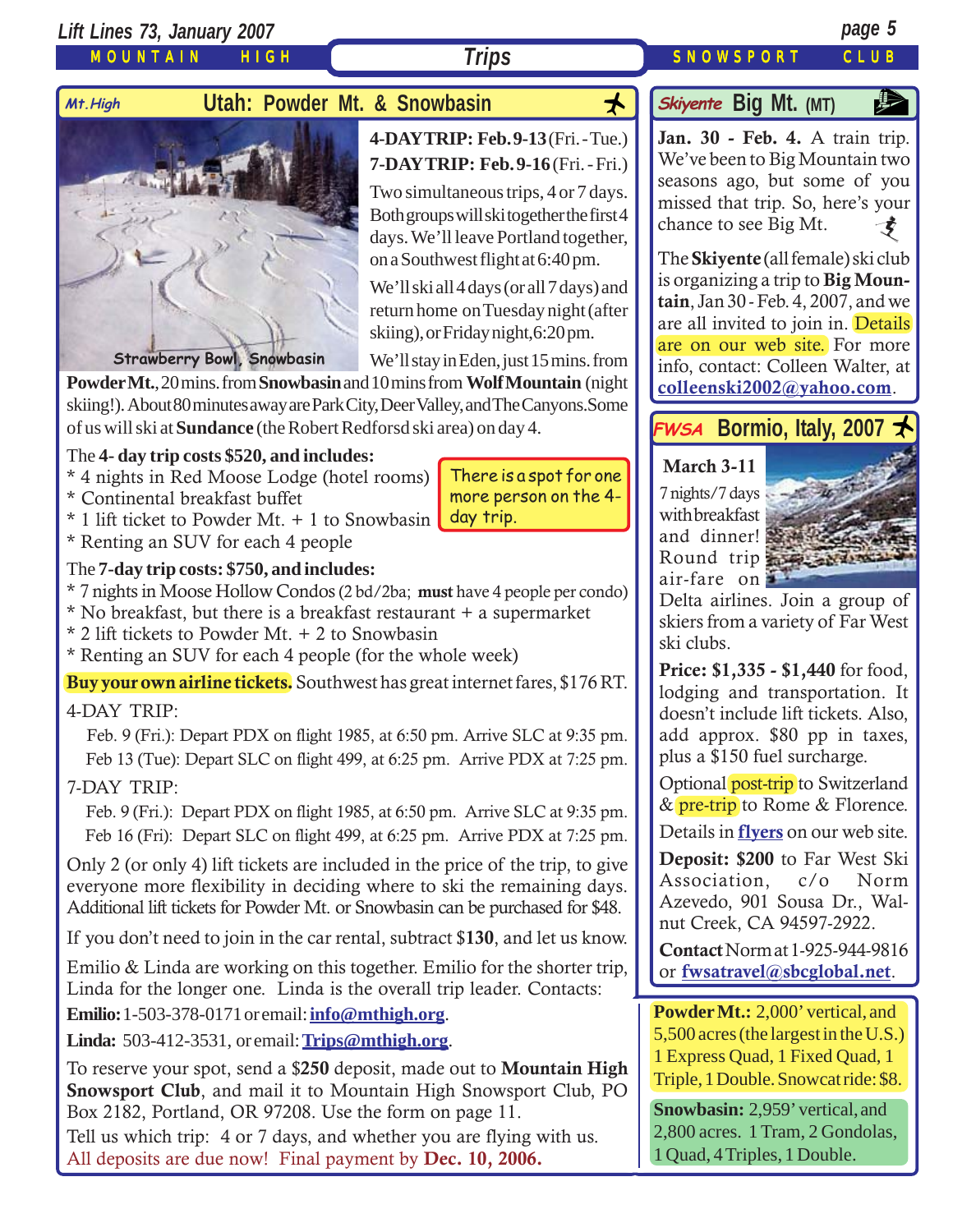#### MOUNTAIN HIGH *Trips* SNOWSPORT CLUB

*page 6 Lift Lines 73, January 2007*

#### **Cascade Lodge weekend**

**March 3-4** Let's spend the night at the Cascade Lodge

in Government. Camp.

This is the weekend of the **[Or](http://www.cancerskiout.org)[egon Cancer Skiout](http://www.cancerskiout.org)** , and the **[Winter Games of Oregon](http://www.wintergamesoforegon.com/)**, and the **[Ski the Glade Trail Day](http://www.mthoodmuseum.org/)**! We'll ski both Saturday and Sunday.

There will also be a **moonlight snowshoe and crosscountry trek** to **Trillium Lake** on March 3rd, led by **Heidi Munson**, who just joined the club. Contact Heidi at: 503-888-7031 or email her at: **[Heidijo2005@hotmail.com](mailto:Heidijo2005@hotmail.com)**

**Lodging price:** Only **\$17** for lodging Saturday night (in bunk beds).

Dinner & breakfast will be available for a good price.

We need to have a head-count ASAP. So, please send in your \$17 and **contact** Emilio, 1-503- 378-0171 or **[info@mthigh.org](mailto:info@mthigh.org)**.



Ski Bowl has the best views of Mt. Hood! And great powder in the upper bowl!

*Check our web site for trip updates [www.mthigh.org/Trips.htm](http://www.mthigh.org/Trips.htm).*

## **Ski the Glade Trail Day**

**March 3, 2007**. The **Mt. Hood Cultural Center and Museum,** in Government Camp, organizes the "Ski the Glade Trail" Day

This is the only day when you can legally and safely ski all the way from Timberline to Government Camp. Shuttle srevices to Timberline all day, ski patrol services, lunch, souvenirs, apres ski party and more, for \$100.

Call 503-272-3301 Web site at: **[www.mthoodmuseum.org](http://www.mthoodmuseum.org/)**.

Editor's note: Stay Saturday night at the Cascade lodge for \$17.

#### **Oregon Cancer Skiout**

**March 4 - 5.** Sun.-Mon. Mt. Hood Meadows. Two races. 5-person teams. Only consistency counts; not speed. Team registration = \$1,000.

You can now register ONLINE. When you register online, all you need is a deposit of \$170. Once the captain registers, each member can go online and register and pay for themselves.

But wait there's more….Not only do we a new system that allows you to register online, you can now send notes to family and friends to gather donations online. All monies raised prior to the Oregon Cancer Ski Out will be reflected on your Bucks to Buck Cancer totals.

If your team has already mailed in your registration, you can still register your team online and be able to use all the DONATE NOW services!!

Go to: **[www.cancerskiout.org](http://www.cancerskiout.org)** and click the register button.

While you are at the OCSO website register and join in on the forums and add your 2 cents! Let us know what is going on with and your team. Keep us posted of any fundraising events you are doing for your Bucks to Buck Cancer fundraising. --- Contact Nancy Chinn. 971-221-5872.

Editor's note: Stay Saturday night at the Cascade lodge for \$17.

#### **Moonlight Snowshoe and Cross country Trek**

**March 3 (Sat.)**. A trek around **Trillium Lake** will be led by Heidi Munson, one of our club members.

Contact Heidi at: 503-888-7031 or email her at: **[Heidijo2005@hotmail.com](mailto:Heidijo2005@hotmail.com)**

Editor's note: Stay Saturday night at the Cascade lodge for \$17.

#### **Mt. Bachelor Weekend / FWSA Championships**  $\boxed{\bigoplus}$



Many will come just for fun! See next page.

**Mar. 30 - Apr. 1.** Multiple events. Our last PACRAT race of the season on Sunday. The Far West Championships will have a Slalom on Saturday and a GS on Sunday. All PACRAT racers can enter both races. We'll all drive to Bend. Activities at the Riverhouse. See details on our **[web site](http://www.mthigh.org/Trips.htm#Mt._Bachelor_weekend)**. If you need lodging, see info on next page.

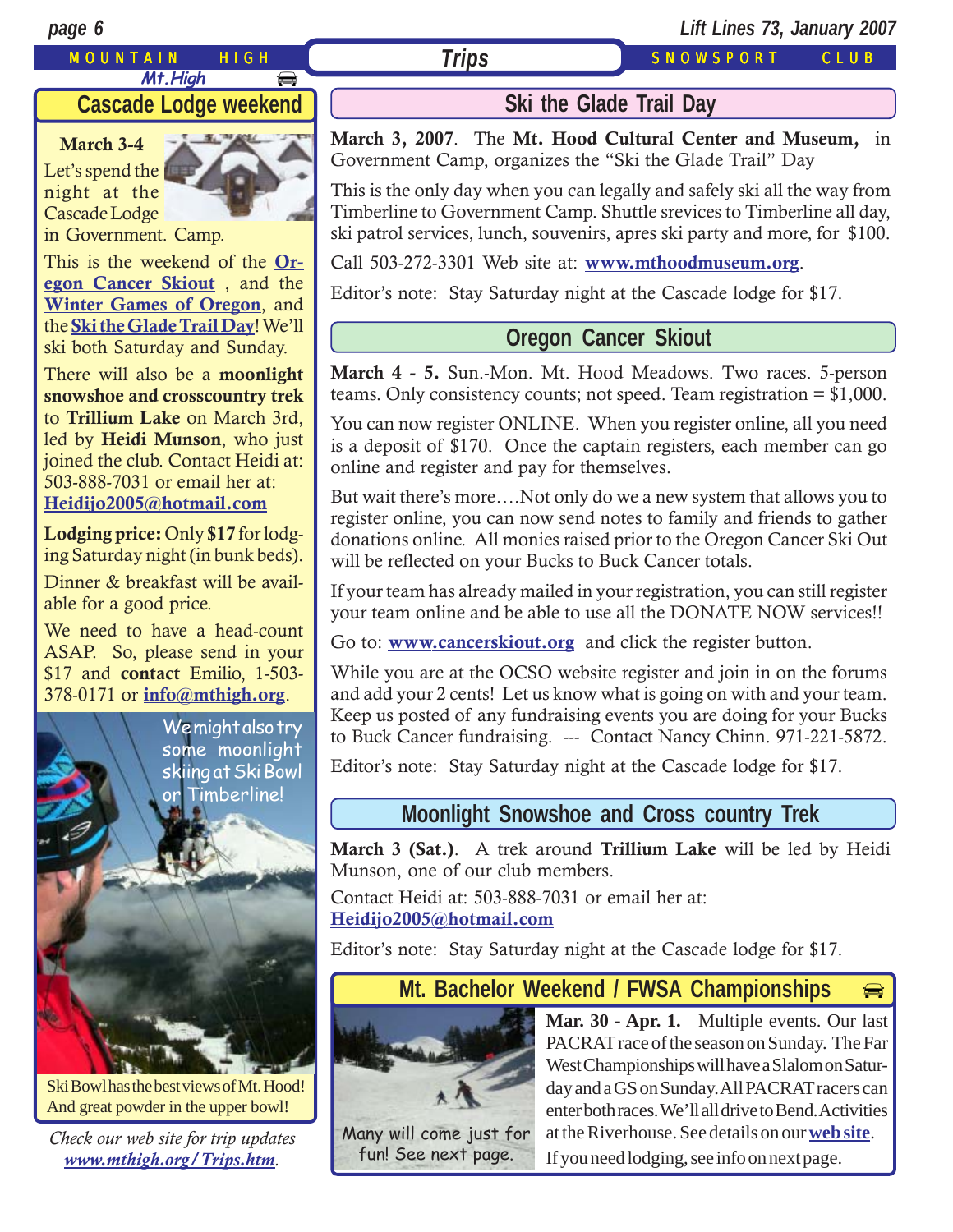Trips **SNOWSPORT** CLUB



**Far West** 

**Championships and** 



# **Mt. Bachelor Weekend**

## **Riverhouse Lodging packages**

#### **March 29 – April 1, 2007 (Thurs, Fri, Sat, Sun) \$300**

For those who arrive in Bend Thursday and depart Sunday, this price includes:

**3 nights lodging** (double occupancy) **at the Riverhouse in Bend, Oregon** 

**3 day lift ticket at Mt. Bachelor** (Fri. – Sun.) Non skiers may deduct \$100 from above price **Bus transportation (hotel to Mt. Bachelor)**

### **March 30 – April 1, 2007 (Fri, Sat, Sun) \$200**

For those who arrive in Bend Friday and depart Sunday, this price includes: **2 nights lodging** (double occupancy) **at the Riverhouse in Bend, Oregon 2 day lift ticket at Mt. Bachelor** (Sat., Sun.) Non skiers may deduct \$70 from above price

**Bus transportation ( hotel to Mt. Bachelor)** 

#### *Sign-ups MUST be received by Jan. 15, 2007*

Contact: Lynnell Calkins, FWSA - North American Travel. 2211-B Gates Avenue Redondo Beach, CA 90278. Ph.: 310-370-6948. Email **fwsatryl@aol.com** 

## **Or, arrange your own lodging.**

The base hotel for the Far West Ski Assoc. will be **The Riverhouse**, 3075 N. Business 97, Bend, OR 97701. 1-866-453-4480. It has a Conference Center, an indoor swimming pool and hot-tub, a restaurant,.

Another option is the **Marriott Fairfield Inn**, 1626 NW Wall Street, Bend, OR (541-318- 1747). Continental breakfast, big pool & hot tub for \$109 per night. www.marriott.com/rdmfi.

The **Inn of the Seventh Mountain** (closest to the mountain) also has skier packages - see their website: www.seventhmountain.com

Also, the **Phoenix Inn Suites**, 300 NW Franklin, Bend, OR, phone: 1-888-291-4764.

#### **Far West Championships Pacesetter races on Friday Slalom on Saturday**

#### **GS race on Sunday**

**Welcome Party** Friday evening starting at 6:00 PM at the **Cascade Lakes Lodge** brewery. **Awards dinner & Silent auction** Sat. night.

**Race registration** (\$35 includes both races) will be Thur. evening, Fri. morning & evening, and Saturday morning. Racers must pre-qualify. All PACRAT racers qualify. To pre-register, contact Dale Parshall **dale.parshall@usbank.com**

Race participation is optional and fees will be charged separately by FWRA. Families and children



1915 - PORTLAND, OREGON 9720

are invited as this trip is open to all FWSA/FWRA members, including racers and non-racers.

Participation Restricted to Members of Far West Ski Association Affiliated Ski Clubs

California Seller of Travel # 2036983-40

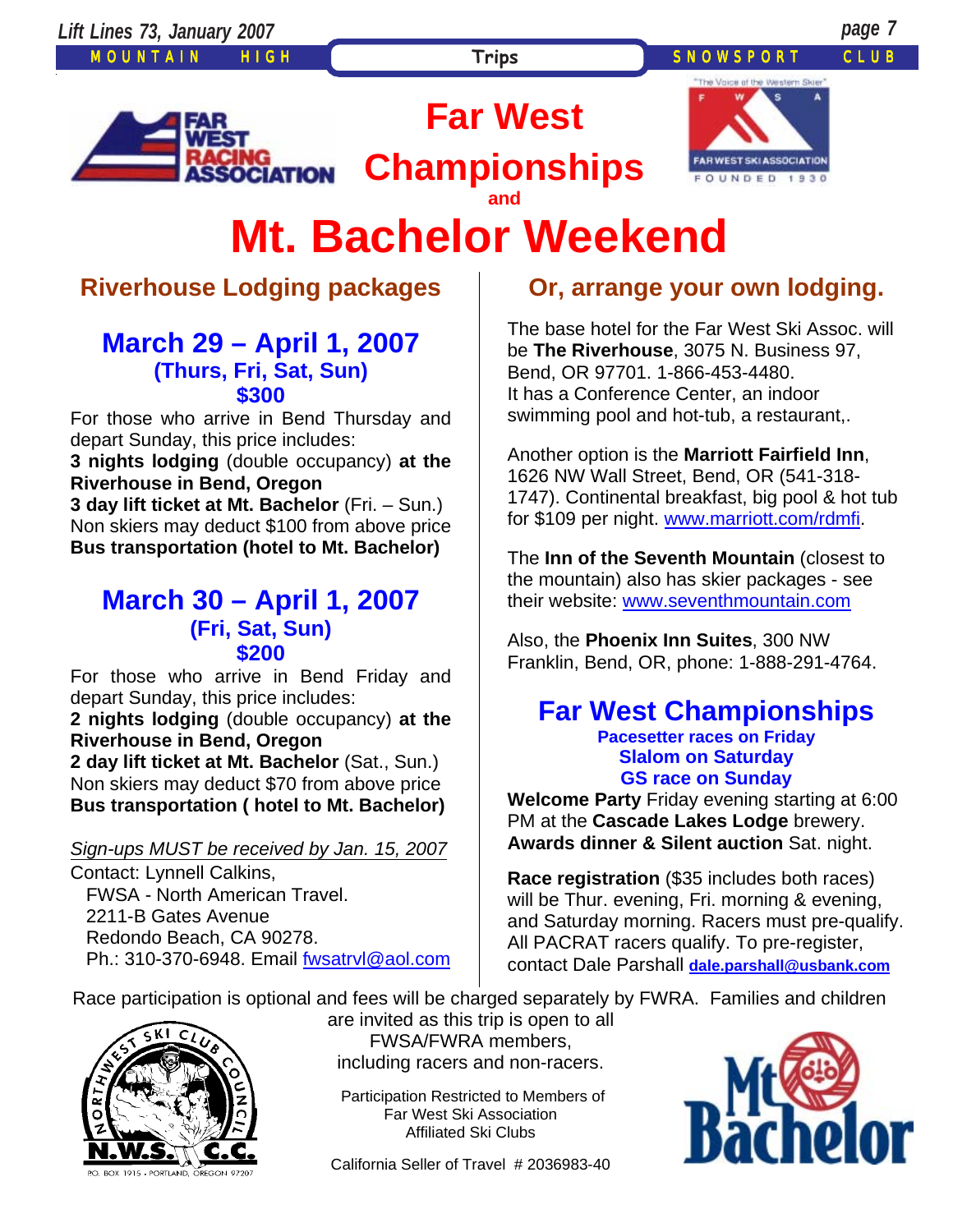



You can now order a sueded finish **1/4 zip sweathsirt** with the club's logo on it, for only **\$25**. It is made of 80/20 cotton/poly 9 oz. fabric, with an open bottom hem, an inner rib knit collar and cuffs, set-in sleeves and an antique finish metal zipper. Available in Red, Yellow, Mediterranean Blue, Navy, or Athletic Heather (light gray).

Sizes: S - 3XL. This is mainly cotton, for comfort.

If you want a similar garment to wear while skiing, go for the more high-tech breathable R-tek polyester sweatshirt for \$30.

Also available:

- SNOWSPORT CLUB
- **\* T-shirt** (\$10),
- **\* Short sleeve polo** (\$16),
- **\* Long-sleeve polo** (\$18),
- \* 100% cotton 1/4 zip **sweatshirt** (\$25),
- **\* R-Tek polyestes 1/4 zip fleece** (\$30).

Most are available in yellow, royal blue, red, navy, and black. Ask about other colors. Choice of pocketsized logo, or full-chest size (printed on front or back).

To order, call Emilio at 1-503-378-0171 or email: **[info@mthigh.org](mailto:info@mthigh.org)**.

Please print the Garment Order Form at: **[www.mthigh.org/Documents/Order-Form-Ski.pdf](http://www.mthigh.org/Documents/Order-Form-Ski.pdf)**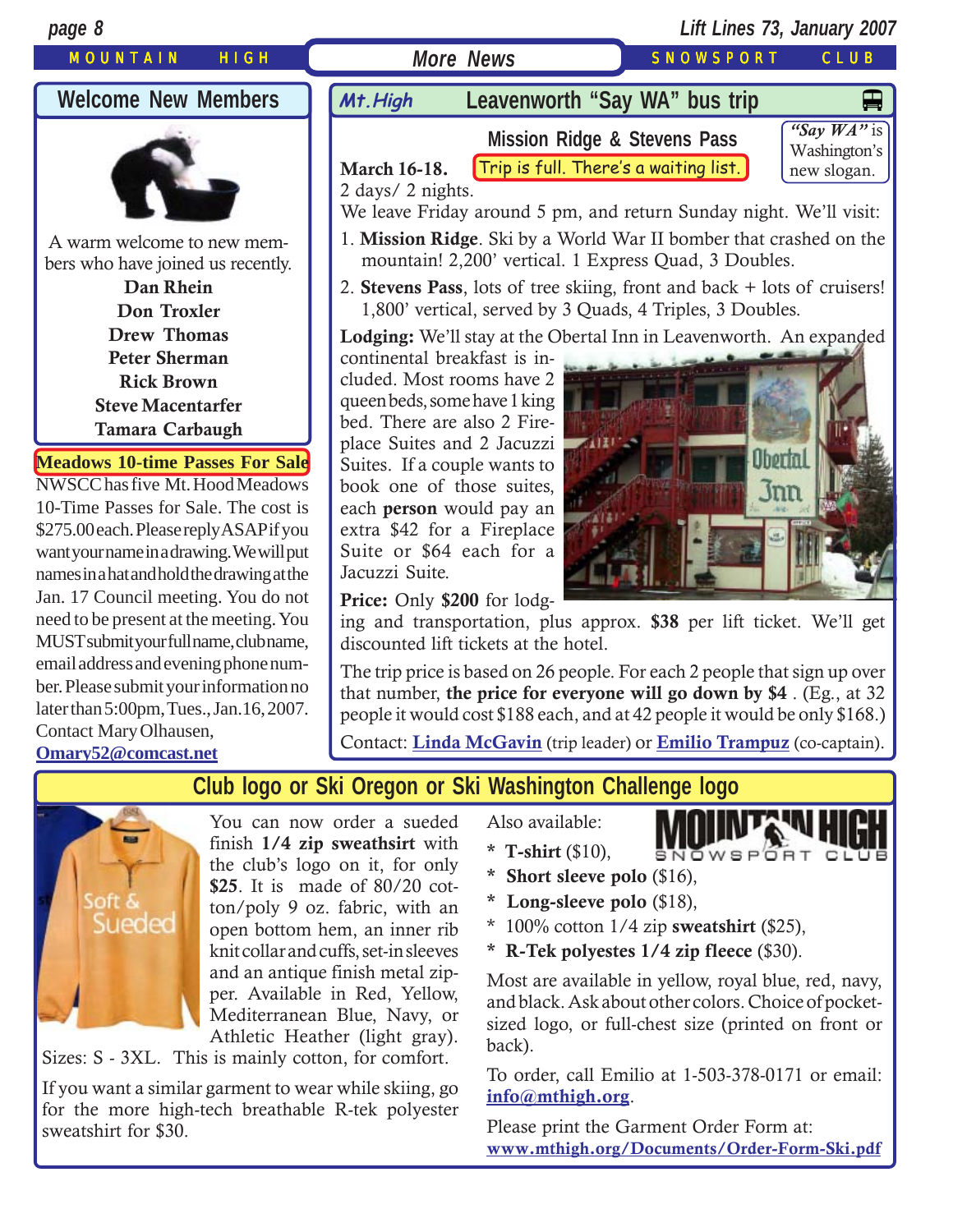*Lift Lines 73, January 2007 page 9*

MOUNTAIN HIGH

### **PACRAT and NWSCC News** SNOWSPORT CLUB



The PACRAT race dates for next season have been confirmed. Also, **for all future years,** we'll try to keep the same weekends, so we'll always know when the races are, and can thus plan our ski trips around it.

These are all standard dates. Only the 5th race at Mt. Bachelor is an exception this year.

| Race Weekend                                                                                                                                                                                                                                                                                                                                                                                       | Date    | Place              |
|----------------------------------------------------------------------------------------------------------------------------------------------------------------------------------------------------------------------------------------------------------------------------------------------------------------------------------------------------------------------------------------------------|---------|--------------------|
| 1. 2nd Sunday in January                                                                                                                                                                                                                                                                                                                                                                           |         | 1-14-07 Timberline |
| 2 4th Sunday in January                                                                                                                                                                                                                                                                                                                                                                            |         | 1-28-07 Meadows    |
| 3. 3rd Sunday in February                                                                                                                                                                                                                                                                                                                                                                          |         | 2-18-07 Ski Bowl   |
| 4. 2nd Sunday in March                                                                                                                                                                                                                                                                                                                                                                             |         | 3-11-07 Meadows    |
| M. 4th Sunday in March                                                                                                                                                                                                                                                                                                                                                                             |         | 3-25-07 Meadows    |
| 5. 1st Sunday in April                                                                                                                                                                                                                                                                                                                                                                             |         | 3-31-07* Bachelor* |
| R. 2nd Friday in April                                                                                                                                                                                                                                                                                                                                                                             | 4-13-07 |                    |
| $M =$ Makeup race (only if another one is cancelled).<br>$\mathbf{D}$ , $\mathbf{A}$ , $\mathbf{I}$ , $\mathbf{A}$ , $\mathbf{I}$ , $\mathbf{A}$ , $\mathbf{I}$ , $\mathbf{A}$ , $\mathbf{A}$ , $\mathbf{A}$ , $\mathbf{A}$ , $\mathbf{A}$ , $\mathbf{A}$ , $\mathbf{A}$ , $\mathbf{A}$ , $\mathbf{A}$ , $\mathbf{A}$ , $\mathbf{A}$ , $\mathbf{A}$ , $\mathbf{A}$ , $\mathbf{A}$ , $\mathbf{A}$ , |         |                    |

 $R =$ Rat Attack (the Awards party)

**\* Exception:** This year, the 5th race will exceptionally be held on **Saturday, March 31, 2007**, at Mt. Bachelor, because it will be combined with the Far

West Championships. Most other years, the 5th race will be held on the 1st Sunday in April, at **Mt. Hood Meadows**.

The final and most accurate dates will always be posted on the PACRAT web site at: **[www.pacrats.org](http://www.pacrats.org/)**.



#### **First race: Timberline**

**Jan. 14** (Wed.) Brief team-captain's meeting at 8:45 at the Timberline day lodge. Race starts at 10 am, on Christine's run, slightly higher than the bottom of the Magic Mile chairlift (see map).

The party starts around 3:30 pm, at the Mt. Hood Museum in Government Camp, across the street and slightly uphill of Huckleberry Inn.

Our web site **[Racing](http://www.mthigh.org/Racing.htm)** page has a lot of information about our races. Also, check out the PACRAT web site before every race: **[www.pacrats.org](http://www.pacrats.org/)**.



#### **Ski Improvement / Race clinics**

We'll have 3 training days just for Mountain High members. All 3 on Sundayse. All the clinics will be at **Mt. Hood Meadows.** The clinic dates are:

> February 4 (Sunday) February 25 (Sunday) March 4 (Sunday)

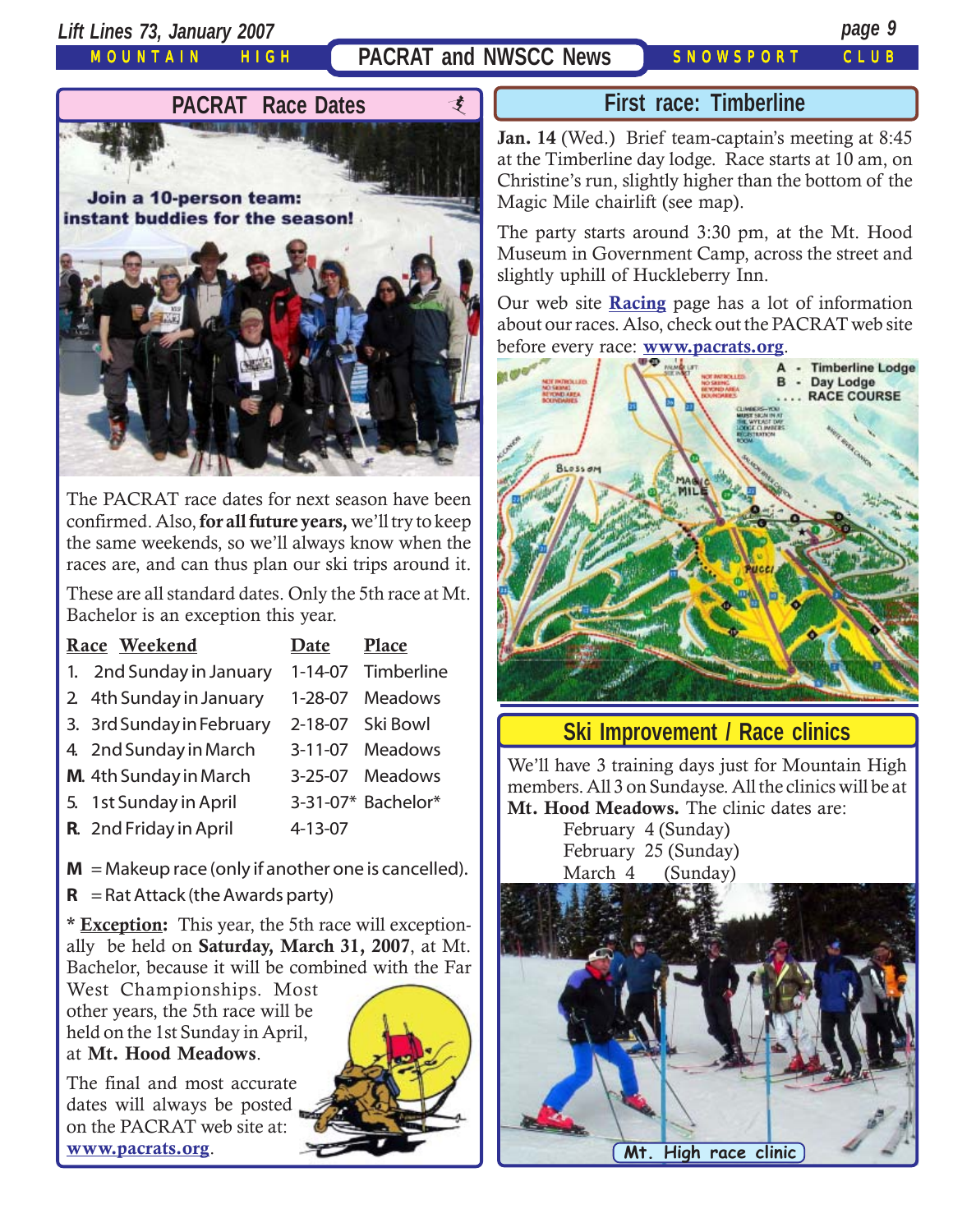

Racer's Name

#### THIS AGREEMENT CONTAINS AN ASSUMPTION OF SIGNIFICANT RISKS, A GENERAL RELEASE OF CLAIMS AND LIABILITY FOR DEATH, INJURY OR PROPERTY DAMAGE, AN AUTHORIZATION TO SEEK MEDICAL TREATMENT AND AN AGREEMENT TO INDEMNIFY AND BE SOLELY RESPONSIBLE FOR CERTAIN EXPENSES, CLAIMS AND LIABILITIES.

#### PLEASE READ CAREFULLY BEFORE SIGNING.

This Assumption of Risk, Release and Medical Authorization Agreement ("Agreement") is entered into for the benefit of Meadows AmateurSki Racing Association ("MASRA"), Mt. Hood Meadows Oregon Ltd., the other organizers of ski mees and the other ski areas where races may be held and, in each case, their respective officers, directors, partners, members, owners, employees, agents, volunt eers, landowners, affiliated entities, successors and assigns (collectively referred to in this Agreement as the "Protected Parties") as a conditiontshe Racerparticipating in skinaces race training, free skiing, snowboarding, special events and all other activities sponsored or conducted by any of the Protected Parties or in which any of the Protected Parti es may participate (collectively referred to in this Agreement as "Activities") during the ski season indicated above.

#### Acknowledgment and Assumption of Risks

The undersigned acknowledges that skiing and participation in the Activities are HAZARDOUS activities which carry with them significant risk of serious personal injury, death or property damage. I also know that there are natural, mechanical and environmental conditions and risks which independently or in combination with the Activities may cause property durings or severe or even fital injuries to me or others. Thave made a voluntary choice to participate in the Activities and, in the case of a parent or guardian, to allow my child or ward to participate in the Activities. I agree to accept all responsibility for the risks, conditions and hazards which may occur whether or not they are now known or contemplated by me.

I agree that I alone am responsible for (a) the safety of myselfand, in the case of a parent or guardian, of the Racer while participating in the Activities and (b) providing, utilizing and maintaining the equipment necessary for the safe enjoyment of skiing and participation in the Activities by me and, in the case of a parent or guardian, by the Racer. I specifically acknowledge that the Protected Parties are not responsible for my safety or, in the case of aparent or guardian, the safety of the Racer.

I currently have, and I agree to maintain throughout the entire ski season specified above, valid and sufficient medical and accident insurance covering meand, in the case of a premor guardian, my child or ward. I understand that this is my sole responsibility and I release all Protected Parties from providing this coverage.

I HEREBY EXPRESSLY ASSUME ANY AND ALL OF THE FOREGOING RISKS INCLUDING THE RISKS OF INJURY, DEATH OR PROPERTY DAMAGE AND SOLE RESPONSIBILITY FOR THE SAFETY AND MEDICAL INSURANCE COSTS OF THE RACER.

#### Release of Future Known, Unknown and Unforeseeable Claims

In consideration for the Protocted Partia permitting meand in the case of a parent or guardian, permitting my child or ward to participate in the Activities atd being fully aware of fue title, conditions and hereaft of the guardian, my child or ward may have or which may benufier agrees which may arise out of or ndateony Activity indusing without installer, my claim or libition which may attenuate or ndates in ()) two line from an Activity, (ii) the design or condition of any equipment utilized in such Activities without regard to whether such equipments provided gradial, recommended or adjusted byany/from and Pasty or (ii) any other use of the facilities or equipment of a Protected Party. This release shall apply whether such claim or liability is presently known to takenous to the underigended whith machinity you freewable or ne and even from the age all daims or liability (including costs and attorneys fees) for personal injury, death or property damage, relating to or resulting in any way from the Racer's participation in the Activities.

THIS GENERAL RELEASE AND INDEMNITY SHALL INCLUDECLAIMS BASED ON NEGLIGENCE BUT NOT CLAIMS BASED ON GROSS NEGLIGENCE OR WILLFUL MISCONDUCT

#### **Medical Authorization**

In addition, I, on my own behalf and, in the case of a parent or guardian, on behalf of my child or ward, give the Protocted Partica pennission to obtain medical aid for meand, in the case of aparent or guardan my child or ward in case of injury or supered injury. It is understood that a reasonable effect will be made to contact the undergodynest or guardan in case of jay to achieve and indices a source of a part of guardian in case

IN ADDITION TO AUTHORIZING OTHERS TO ORTAIN MEDICAL AID, LACCEPT FULL RESPONSIBILITY FOR ALL MEDICAL EXPENSES INCURRED AS A RESULT OF MY PARTICIPATION AND, IN THE CASE OF A PARENT OR GUARDIAN, AS A RESULT OF THE PARTICIPATION OF MY CHILD OR WARD IN ANY ACTIVITY INCLUDING TRAVEL TO AND FROM THOSE ACTIVITIES.

Initial Here

Initial Here

Initial Here

#### Execution

The undersigned has carefully packed understands this Agreement and all of its terms. The undersigned agrees that his Agreement contains assumption of this, a release of liability and independing an edia medical authorization which may prevent the Racer or any other person from recovering damages in the event of injury to or the desth of the Racer or the incurring of expenses or labilities to others by the undersigned. Neverthelem, this Agreement is entered into theely and volunterily and it intended to build the Recent of he have, magne, parents gurdine and legal representative of he Recent This Agreement contains the entire definition representative of any Protected Party against who such amendment, modification or waiver is being asserted.

The undersigned is either (i) the Racer named above and represents and warrants that he/she is at least 18 years old or (ii) the custodial parent or legal guardian of the Racer named above and is signing this Agreement on behalf of both myself and my child or ward.

| Signature                                       | Dute                                            |  |  |
|-------------------------------------------------|-------------------------------------------------|--|--|
| <b>Address</b>                                  | State $\overline{zp}$<br>---------------------- |  |  |
| Home Phone                                      | Emergency Phone                                 |  |  |
| Additional Party to Contact in Case of Accident |                                                 |  |  |
|                                                 | Phone of Additional Party                       |  |  |
|                                                 |                                                 |  |  |
| InsuranceCompany                                |                                                 |  |  |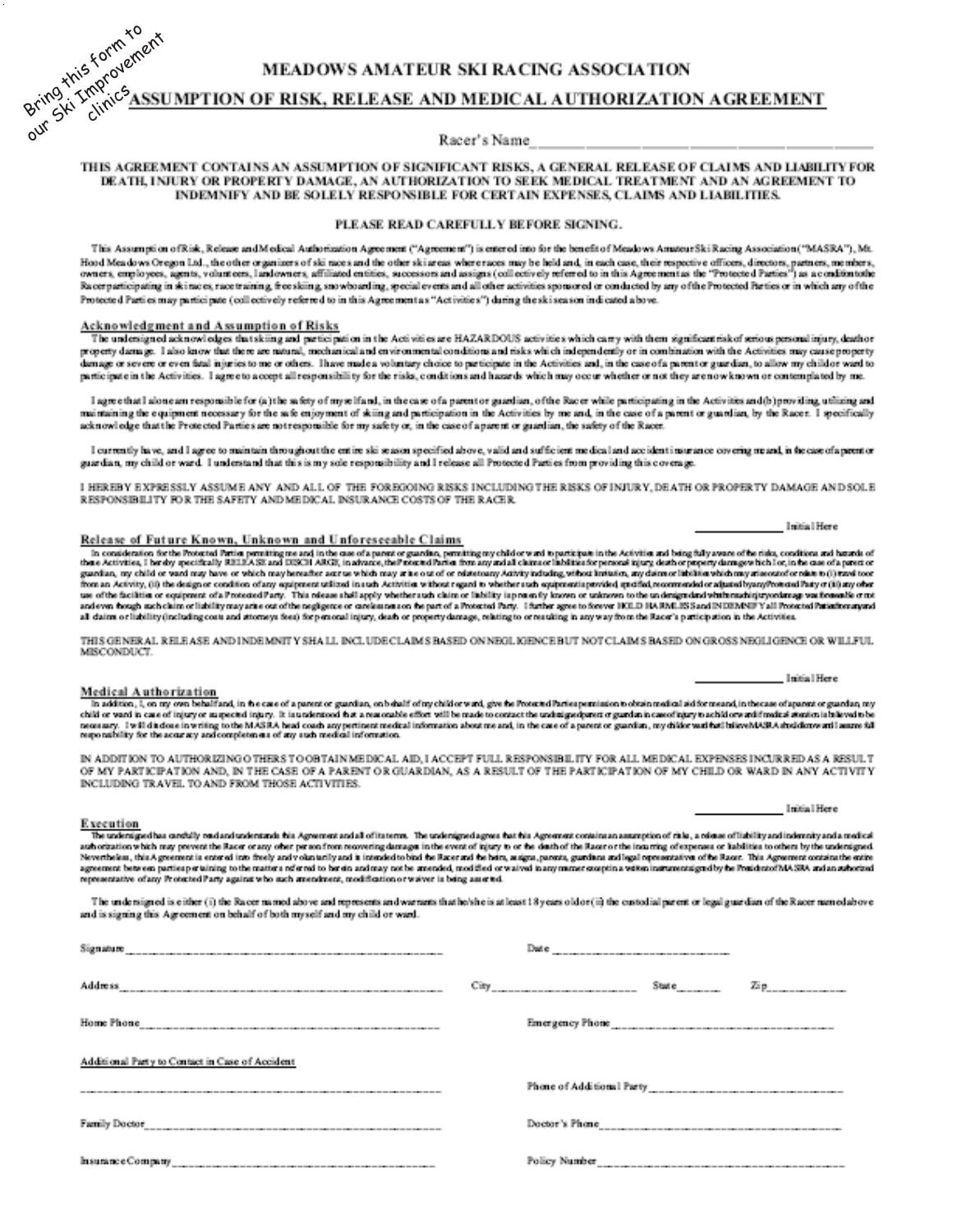#### MOUNTAIN HIGH *Lift Lines 73, January 2007 page 11* SNOWSPORT CLUB **Mountain High snowsport club contacts:** General information: *[info@MtHigh.org](mailto:info@MtHigh.org) President:* Gary Stevenson, H: 503-257-6368, *Vice-President:* Terry White, H: 503-781-4558, W: 503-296-6075, **[TWhite223@msn.com](mailto:TWhite223@msn.com)** *Secretary:* Sue Bennett, H: 503-774-8747, **[OptomistSue@comcast.net](mailto:OptomistSue@comcast.net)** *Treasurer:* Kurt Krueger, H: 503-625-1492, **[telek2@att.net](mailto:telek2@att.net)** *Race Director:* Bruce Ellison, H: 503-697-7892, **[Yuffiet@comcast.net](mailto:Yuffiet@comcast.net) Mountain High Meeting** *First Tuesday of the month.* **Feb. 6 (Tues.)**: Open to all who want to get more involved with the club. This is an organizational meeting to plan future events. Gather at 6:30 pm. Start at 7 pm. Location: **Round Table Pizza,** 10070 SW Barbur Blvd., Portland, near Capitol Hwy. **Notes on upcoming trips** Our **Southern Oregon Ski Safari** will be postponed till either Jan 19-21 or more likely: Feb. 23-25. We want plenty of snow at Warner Canyon. Contact **[Emilio](mailto:Emilio2000@earthlink.net)**. See page 4. For our **Bend/Bachelor weekend**, if you don't have lodging in Bend, it's best to register with the FWSA people. See page 7. Emilio needs a room-mate at the Riverhouse. Also, **[Emilio](mailto:Emilio2000@earthlink.net)** will help others to find room-mates. You still need to register with FWSA, but instead of letting them pair you up with somebody, we can find you a local person. *Club info* Web site: **[www.mthigh.org](http://www.mthigh.org/)**

*NWSCC Rep:* Debbi Kor-Lew, H: 503-682-1563, W: 988-5138, **[ijustwannarun@aol.com](mailto:Ijustwannarun@aol.com)** *Trip Directors:* Marsha Cosgrove, H: 503-646-5292, W: 503-799-2833, **[HappyHairdresser@msn.com](mailto:HappyHairdresser@msn.com)** Linda McGavin, H: 503-652-2840, W: 503-412-3531, **[Trips@mthigh.org](mailto:Trips@mthigh.org)** Larry Bennett, H: 503-760-2360, **[BENNETT896@aol.com](mailto:BENNETT896@aol.com)** 

*Newsletter Editor:* Emilio Trampuz, H/W: 1-503-378-0171, **[info@mthigh.org](mailto:info@mthigh.org)** *Activities Director:* Jaxine Harris, H: 503-692-9719, **[JaxineAH@msn.com](mailto:JaxineAH@msn.com)**

### DOUGH TRANSMITTAL FORM

For all Mt. High trips, make check payable to: "**Mountain High Snowsport Club**" Mail to: Mountain High Snowsport Club, PO Box 2182, Portland, OR 97208.

| PLEASE PRINT CLEARLY:                                              | [ ] New membership                                                                                                                                                                                      | [ ] Renewal                                                                                                                                                                                         | Whereas the Mountain High Snowsport Club ("Club") is an organi-<br>zation of fun loving ADULTS whose events are organized by mem-<br>bers who volunteer their efforts for the enjoyment of their fellow                                                       |  |  |
|--------------------------------------------------------------------|---------------------------------------------------------------------------------------------------------------------------------------------------------------------------------------------------------|-----------------------------------------------------------------------------------------------------------------------------------------------------------------------------------------------------|---------------------------------------------------------------------------------------------------------------------------------------------------------------------------------------------------------------------------------------------------------------|--|--|
|                                                                    |                                                                                                                                                                                                         |                                                                                                                                                                                                     | members and friends, please remember when I participate in Club<br>events I do so at my own risk. Sporting activities, indeed, any                                                                                                                            |  |  |
|                                                                    |                                                                                                                                                                                                         |                                                                                                                                                                                                     | activity, includes inherent risks. I will evaluate my own abilities and<br>responsibilities and join in the Club fun as a responsible and consid-                                                                                                             |  |  |
| Phone (Hm): Phone (Wk):                                            |                                                                                                                                                                                                         |                                                                                                                                                                                                     | erate adult. I will not hold the Club or any Club officer liable for the<br>consequences of my decisions and my behavior. The bottom line                                                                                                                     |  |  |
| Email (Hm):                                                        |                                                                                                                                                                                                         |                                                                                                                                                                                                     | is, stuff just happens sometimes and the club volunteers are not to<br>be blamed for helping us have fun. Besides, the Club has no assets,<br>except for a leftover banner, some balloons, or a couple of empty<br>beer bottles with the Club's name on them. |  |  |
| <b>Email Preferences:</b><br>[ ] No changes<br>(same as last year) | -Newsletter (once a month): [ ] yes, link only [ ] yes, complete file<br>- Club news & events (between newsletters): [ ] yes [ ] no<br>- Other ski news (NWSCC, FWSA, ski areas, trips): [ ] yes [ ] no |                                                                                                                                                                                                     | [ ] no                                                                                                                                                                                                                                                        |  |  |
|                                                                    | Please take my money, and apply it toward the following Ski Club fun stuff:                                                                                                                             |                                                                                                                                                                                                     | Deposit?Paidinfull?                                                                                                                                                                                                                                           |  |  |
|                                                                    | $\Box$ Membership Dues (for 2006/2007): Single (\$25) couple (\$40)                                                                                                                                     |                                                                                                                                                                                                     |                                                                                                                                                                                                                                                               |  |  |
|                                                                    | <b>D PACRAT Racing</b> Total: \$85 Team name: ____________________                                                                                                                                      | $\frac{1}{5}$                                                                                                                                                                                       |                                                                                                                                                                                                                                                               |  |  |
|                                                                    | □ Utah 4-day (Feb.9 - 13, 2007) Total \$520 Deposit: \$250                                                                                                                                              | $\frac{1}{2}$                                                                                                                                                                                       |                                                                                                                                                                                                                                                               |  |  |
|                                                                    | $\Box$ Utah 7-day (Feb. 9 - 16, 2007) Total \$750 Deposit: \$250                                                                                                                                        | $\label{eq:2} \mathcal{L} = \left\{ \begin{aligned} \mathcal{L}^{\text{max}}_{\text{max}} & \mathcal{L}^{\text{max}}_{\text{max}} \leq \mathcal{L}^{\text{max}}_{\text{max}} \end{aligned} \right.$ |                                                                                                                                                                                                                                                               |  |  |
|                                                                    | $\Box$ Cascade Lodge weekend (March 3-4) Total \$17                                                                                                                                                     | <u> 1990 - Jan Barnett, politik e</u>                                                                                                                                                               |                                                                                                                                                                                                                                                               |  |  |
|                                                                    | $\Box$ Washington bus trip (Mar. 16 - 18, 2007) Total \$200 Deposit: \$100                                                                                                                              |                                                                                                                                                                                                     |                                                                                                                                                                                                                                                               |  |  |
|                                                                    |                                                                                                                                                                                                         |                                                                                                                                                                                                     |                                                                                                                                                                                                                                                               |  |  |
|                                                                    |                                                                                                                                                                                                         |                                                                                                                                                                                                     |                                                                                                                                                                                                                                                               |  |  |
| Signature(s): $\overline{\phantom{a}}$                             |                                                                                                                                                                                                         | Date:                                                                                                                                                                                               |                                                                                                                                                                                                                                                               |  |  |